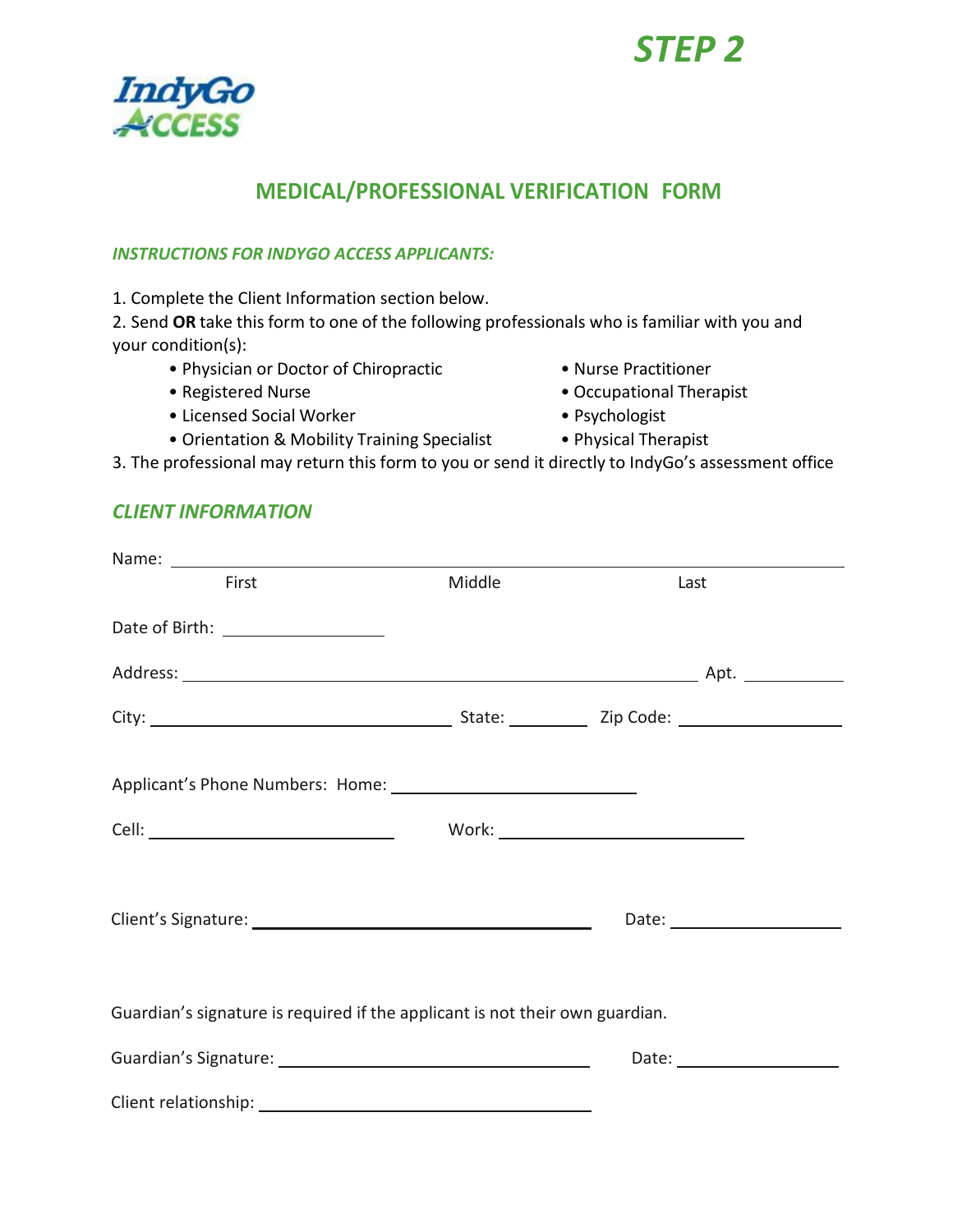# **Dear Health Care Professional:**

One of your clients is applying for ADA paratransit service ("IndyGo Access") with the Indianapolis Public Transportation Corporation (IndyGo). *Your client/patient has authorized you to provide IndyGo Access with the medical information needed to determine their qualifications for IndyGo Access Services.*

The ADA guidelines are specific regarding whom and under what circumstances eligibility may be granted. Eligibility is based not only on the presence of a disability or the use of a mobility aid but on the effects that the disability has on the person's *functional* ability to use Fixed Route transit. The accessibility of the fixed route service and environmental and architectural barriers preventing the applicant from traveling to and from any destination in the service area will also be considered. Their disabilities may prohibit them from ever using the Fixed Route for some individuals. For others, however, it may be *conditional* depending on certain circumstances. A person's age, the inability to drive a car, inconvenience, or discomfort are not qualifying factors.

Please keep in mind the more information you provide regarding your client's abilities and challenges, the better IndyGo can determine eligibility. This Medical/Professional Verification form is one element in making the decision.

Our evaluation is a transportation decision, not a medical authorization.

The disability must PREVENT travel on IndyGo's regular city buses, which have the following. ACCESSIBLE features:

- All are equipped with wheelchair lifts or ramps and securement devices.
- All have the kneeling capability, which lowers the height of the first step onto the bus.
- If unable, a person does not have to walk up or down bus steps.
- Buses have automated voice announcements alerting passengers to the bus arrival and upcoming stops and are coordinated with LED signage onboard the bus.
- Customer Service and the IndyGo website at [www.indygo.net](http://www.indygo.net/) are available to assist with bus schedules and trip planning.

Should you have any questions regarding the assessment process, please call the IndyGo Access Assessment Office at (317) 614-9260. Thank you for your assistance.

#### [Intentionally left blank]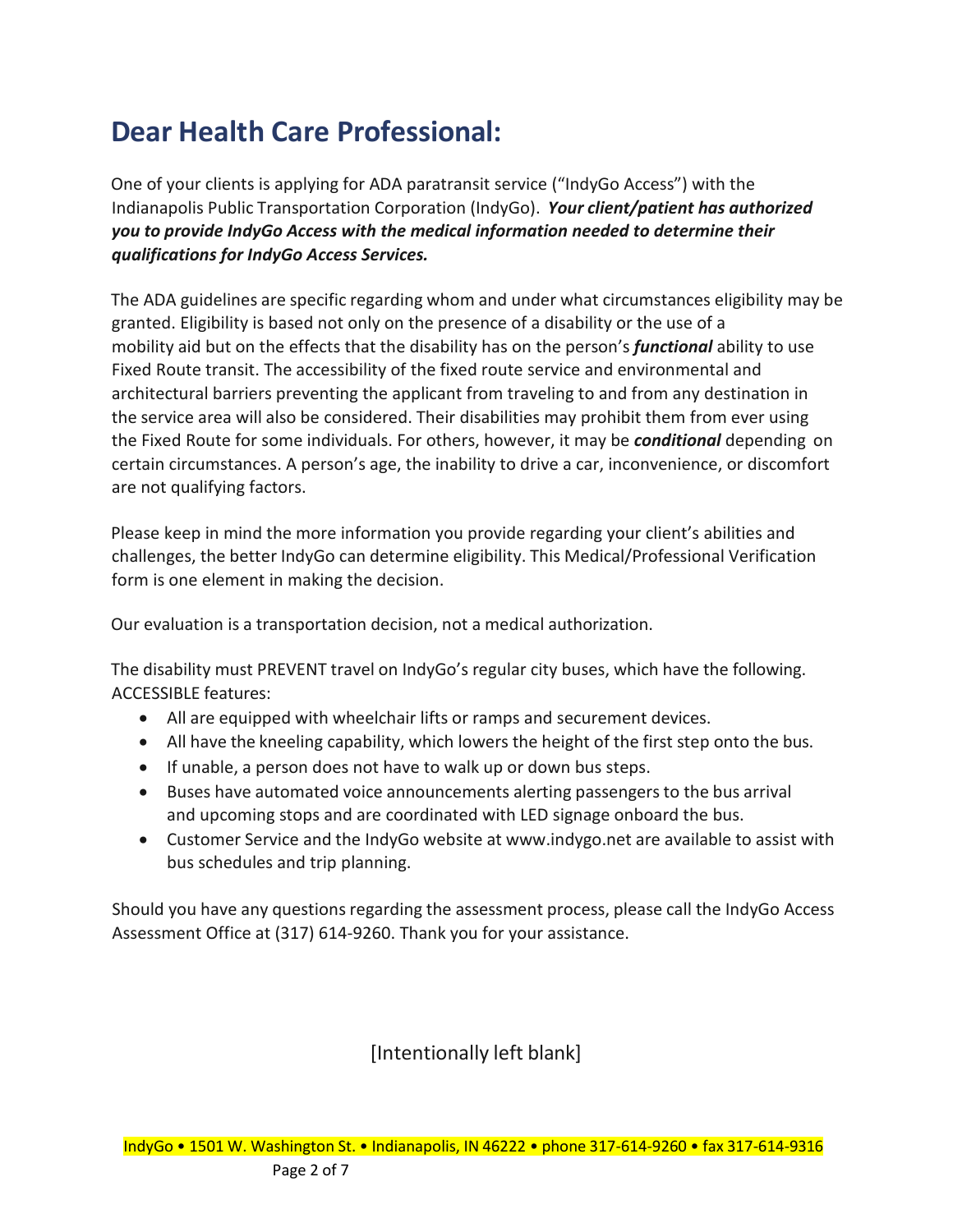### *SECTION 1: GENERAL INFORMATION*

1. In what capacity do you know the client?

2. How long have you known the client? \_\_\_\_\_\_\_\_\_\_\_\_\_\_\_\_\_\_\_\_\_\_\_\_\_\_Date of the last visit:

3. Is the client compliant with taking medications? Yes No

If not, would compliance improve the client's functional ability to use transit? Please explain:

4. Is the client taking any medication that affects their functional ability to travel independently within the community (drowsiness, confusion, etc.)? Yes No If yes, please explain:

## *SECTION 2: INFORMATION ON CLIENT'S DISABILITY*

| <b>Check Relevant</b><br>Type(s) of<br><b>Conditions</b> | <b>List Relevant Diagnoses</b> | Date of<br>Onset | The prognosis<br>(State length of<br>time if<br>temporary) |
|----------------------------------------------------------|--------------------------------|------------------|------------------------------------------------------------|
| Physical                                                 |                                |                  |                                                            |
| Vision                                                   |                                |                  |                                                            |
| Developmental                                            | IQ:                            |                  |                                                            |
| Mental Illness                                           | DSMIV-R code(s):               |                  |                                                            |
| Cognitive                                                |                                |                  |                                                            |

**Does the individual require a Personal Care Attendant (PCA) when traveling?** Yes No *A personal care attendant (PCA) is someone designated or employed specifically to help the eligible individual meet their personal needs and is different from a companion or guest. A PCA typically assists with one or more daily life activities such as providing personal care, performing manual tasks, or providing assistance with mobility or communication.*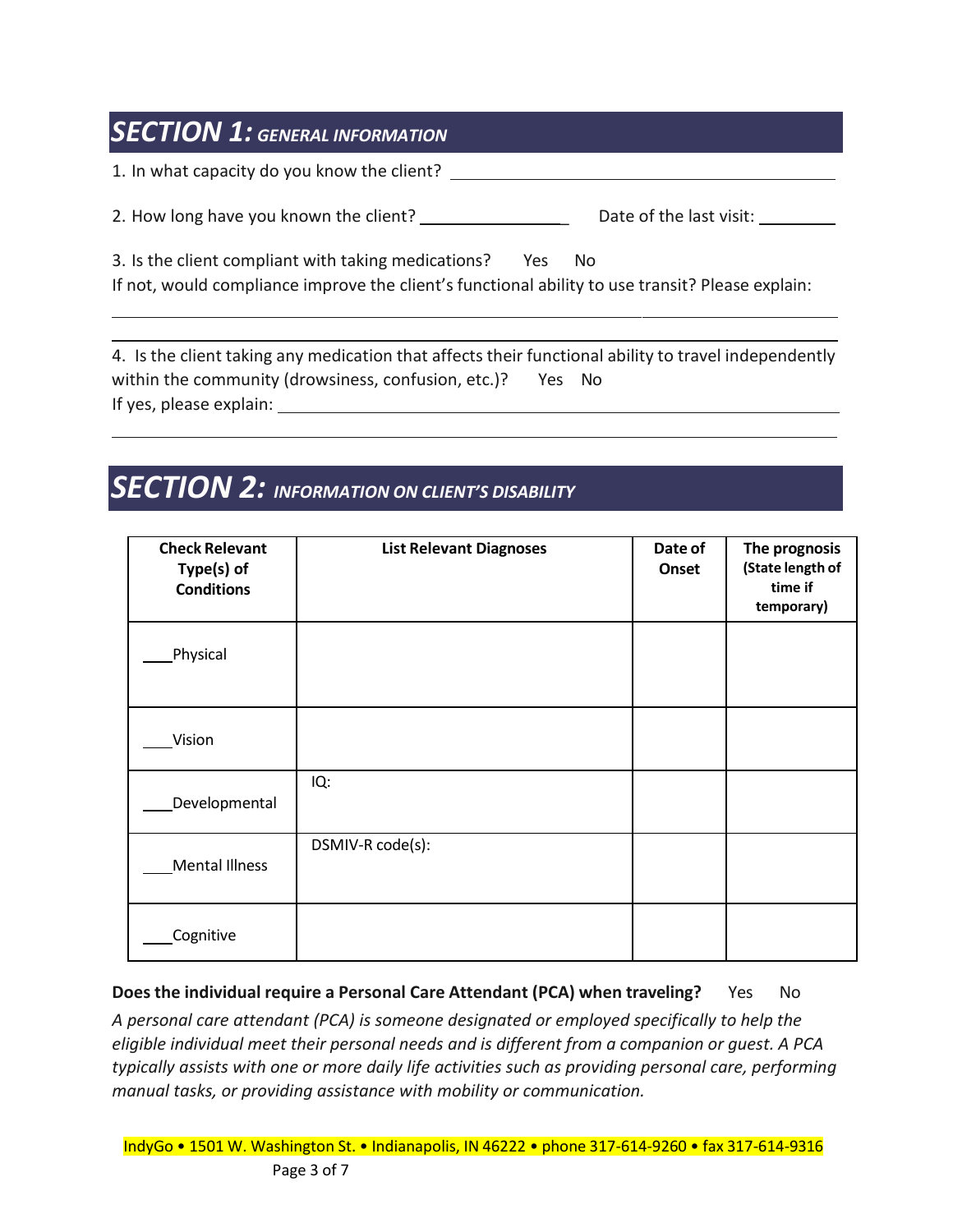### **Please complete only the section(s) that apply to the applicant.**

#### **A. Verification of a Physical Disability:**

| 1. Does your client use a mobility aid?<br>Yes No                                                                                 | (If yes, please check all that apply)                          |
|-----------------------------------------------------------------------------------------------------------------------------------|----------------------------------------------------------------|
| Walking Cane Manual Wheelchair                                                                                                    | ___Portable Oxygen<br>Walker                                   |
| Powered Wheelchair<br>White Cane<br>Extra-Wide Wheelchair<br>Power scooter<br>Other, please specify<br><b>Communication Board</b> | Walker with Seat<br>Prosthesis<br>Service Animal<br>Leg Braces |

2. How far do you feel the client could independently propel a wheelchair or ambulate with or without a mobility aid and lengthy rest breaks?

The client cannot stand and bear weight without using a mobility aid.

- \_Half the distance of a football field (150 feet)
- The length of a football field (300 feet)
- \_The length of a football field and back (600 feet)
- \_One lap around a track (1,320 feet)

3. With treatment and therapy, will this distance increase? Yes No

- 4. Can the client climb (3) 12-inch steps? Yes No
- 5. Client can stand for up to: 5 minutes 10 minutes 15 minutes 20 minutes 20 minutes Cannot stand for any period of time

6. Does the client require a seat to wait for and ride the bus? Yes No

- 7. Can the client stand on a crowded bus when seats are unavailable? Yes No
- 8. Do weather conditions prevent the client's ability to travel? Yes No heat (above 80 degrees) cold (below 35 degrees) communications rain snow/ice smog snow/ice
- weather does not affect client's ability to access transportation
- 9. Does the client have shortness of breath with exertion? Yes No
- 10. Does the client have seizures? Yes No, If yes, what type of seizure, and what is the frequency? \_

Does the client experience auras? Yes No, If yes, do they lose consciousness during a seizure? Yes No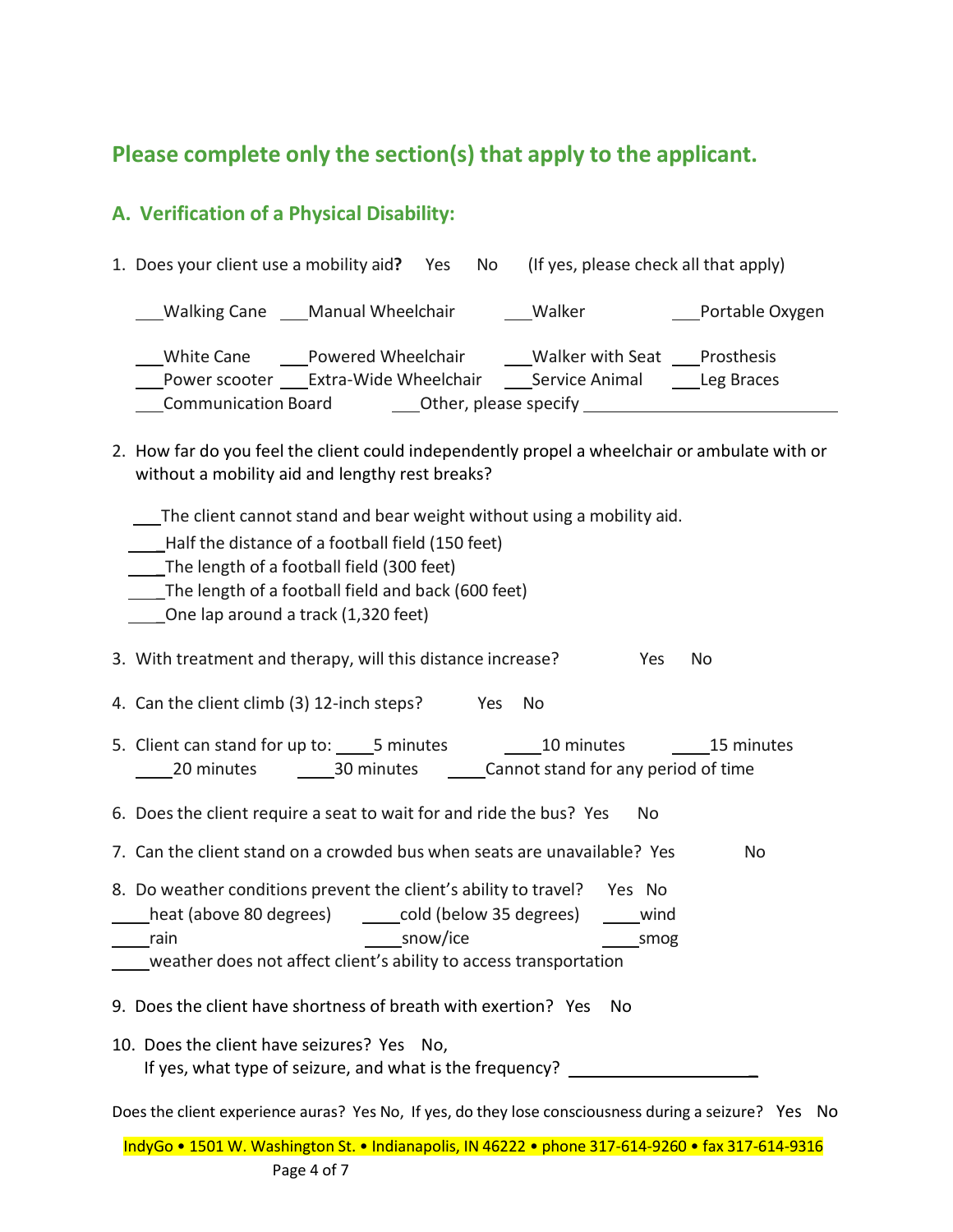### **B. Verification of a Visual Impairment/Blindness**

1. Please provide the client's visual acuity:

| Totally Blind? Yes No Legally blind? Yes No                                                                                                             |
|---------------------------------------------------------------------------------------------------------------------------------------------------------|
|                                                                                                                                                         |
| 2. Is the visual loss permanent? Yes No (If no, please explain):                                                                                        |
| 3. Does the time of day affects the client's ability to travel due to not being able to see in:                                                         |
| __full daylight __________partial light ________darkness/semi-darkness<br>the time of day does not affect the client's ability to access transportation |
| 4. Has the client received any Orientation & Mobility (O&M) training? Yes<br>No.                                                                        |
| 5. Can the client detect changes on surfaces and see steps or curbs? Yes<br>No                                                                          |
| <b>C. Verification of a Hearing Impairment</b>                                                                                                          |
| 1. Please describe the hearing impairment and how it prevents the client's functional ability<br>To ride a fixed route bus.                             |
|                                                                                                                                                         |
| 2. Does the individual wear hearing aids? Yes<br>No                                                                                                     |
| 3. Is the client able to detect environmental cues? Yes<br>No.                                                                                          |
| D. Verification of a Developmental/Cognitive/Mental Impairment                                                                                          |
| Is there a history of brain injury/trauma? Yes,<br>No                                                                                                   |
| Is the client's judgment impaired? Yes<br>No                                                                                                            |
| Is the client's memory affected? Yes<br>No                                                                                                              |
| 4. Do they have dementia? Yes<br>No                                                                                                                     |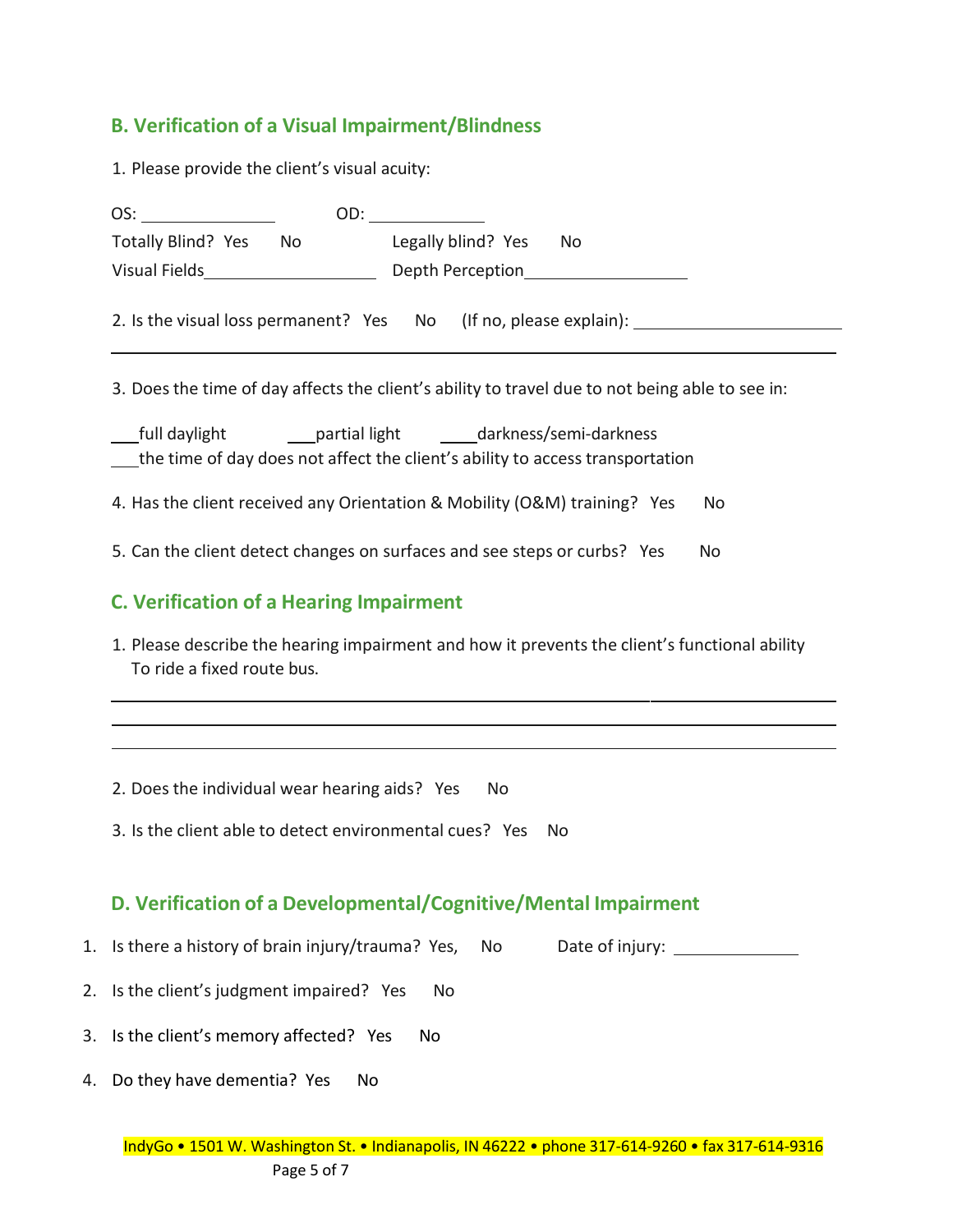- 5. Can the client wait alone at a bus stop, their residence, or where they travel? Yes No
- 6. Does the client experience auditory or visual hallucinations? Yes No
- 7. Does the client require 24-hour supervision and care? Yes No
	- 8. Does the client have the mental capacity to:

| State their name, address, and phone number                    | Yes | No  |
|----------------------------------------------------------------|-----|-----|
| Orient to person, place, and time                              | Yes | No. |
| Process information                                            | Yes | No. |
| Communicate needs                                              | Yes | No. |
| Locate and recognize the correct bus, destination, or landmark | Yes | No. |
| Concentrate (attention to the task)                            | Yes | No. |
| Deal with unexpected change(s) in bus routes                   | Yes | No. |
| Seek and act on directions                                     | Yes | No. |
| Travel safely/effectively through crowds or complex facilities | Yes | No. |
| Signal for a stop when riding a fixed route bus                | Yes | No. |

- 9. Does the client possess the social skills to function successfully in the community? YesNo If not, please explain:
- 10. Does the client display unsafe behaviors for themselves or others riding transit? Yes No If yes, please explain:
- 11. Does the client experience any social anxieties or panic attacks that would interfere with their ability to stand at a bus stop or ride a crowded bus? Yes No If yes, what triggers the client to experience social anxieties or panic attacks? Please explain:
- 12. Is there any additional information or special circumstances regarding the client which you believe impact their functional ability to ride public transit?